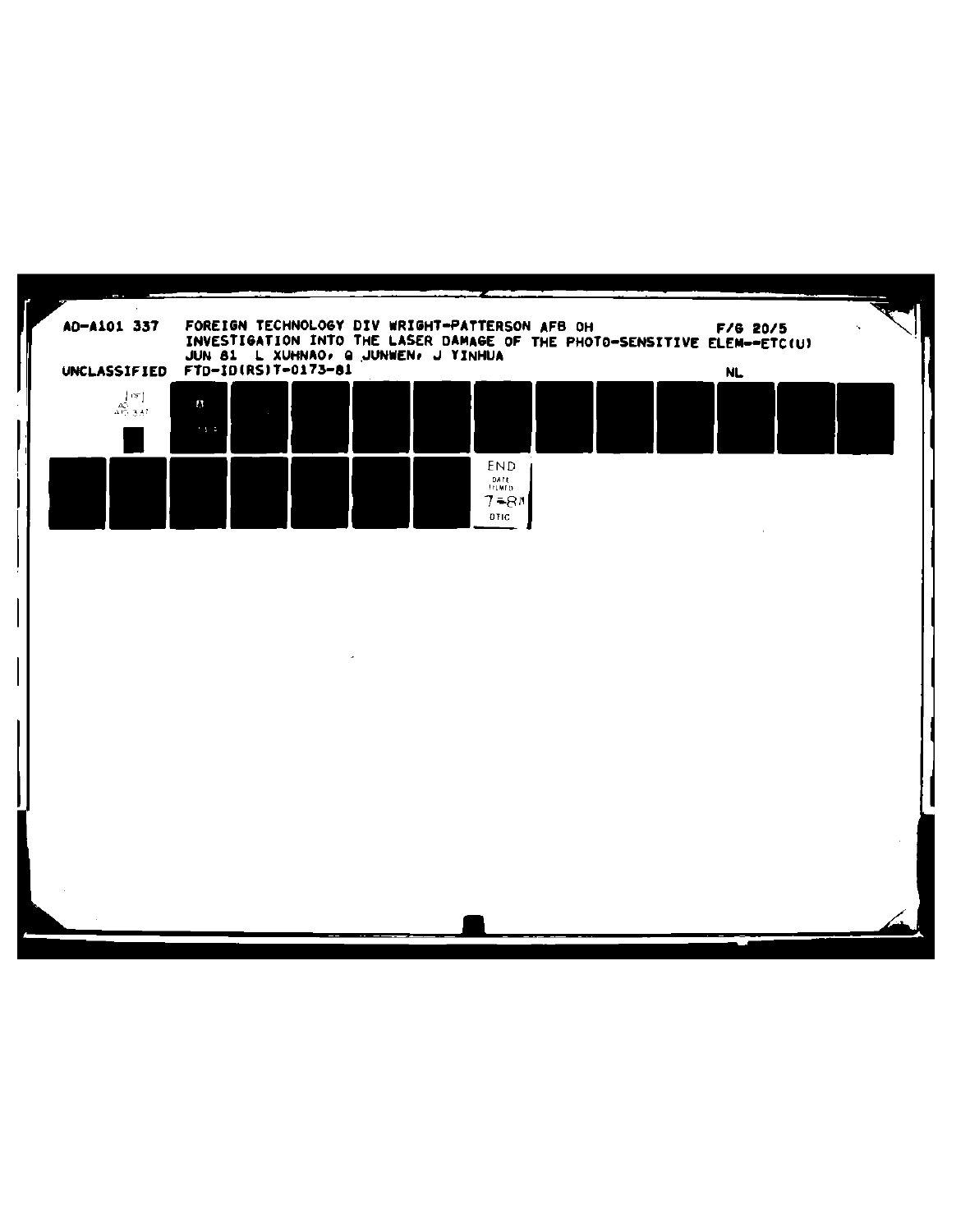

 $FTD-ID(RS)T-0173-81$ 

this couper

## FOREIGN TECHNOLOGY DIVISION



INVESTIGATION INTO THE LASER DAMAGE OF THE PHOTO-SENSITIVE ELEMENTS IN VULCANIZED LEAD (LEAD SULFIDE)

 $\mathbf{y}_y$ 

Liu Xuhnao, Qui Junwen, et al.



Approved for public release; distribution unlimited.

H

### 7 14 082 81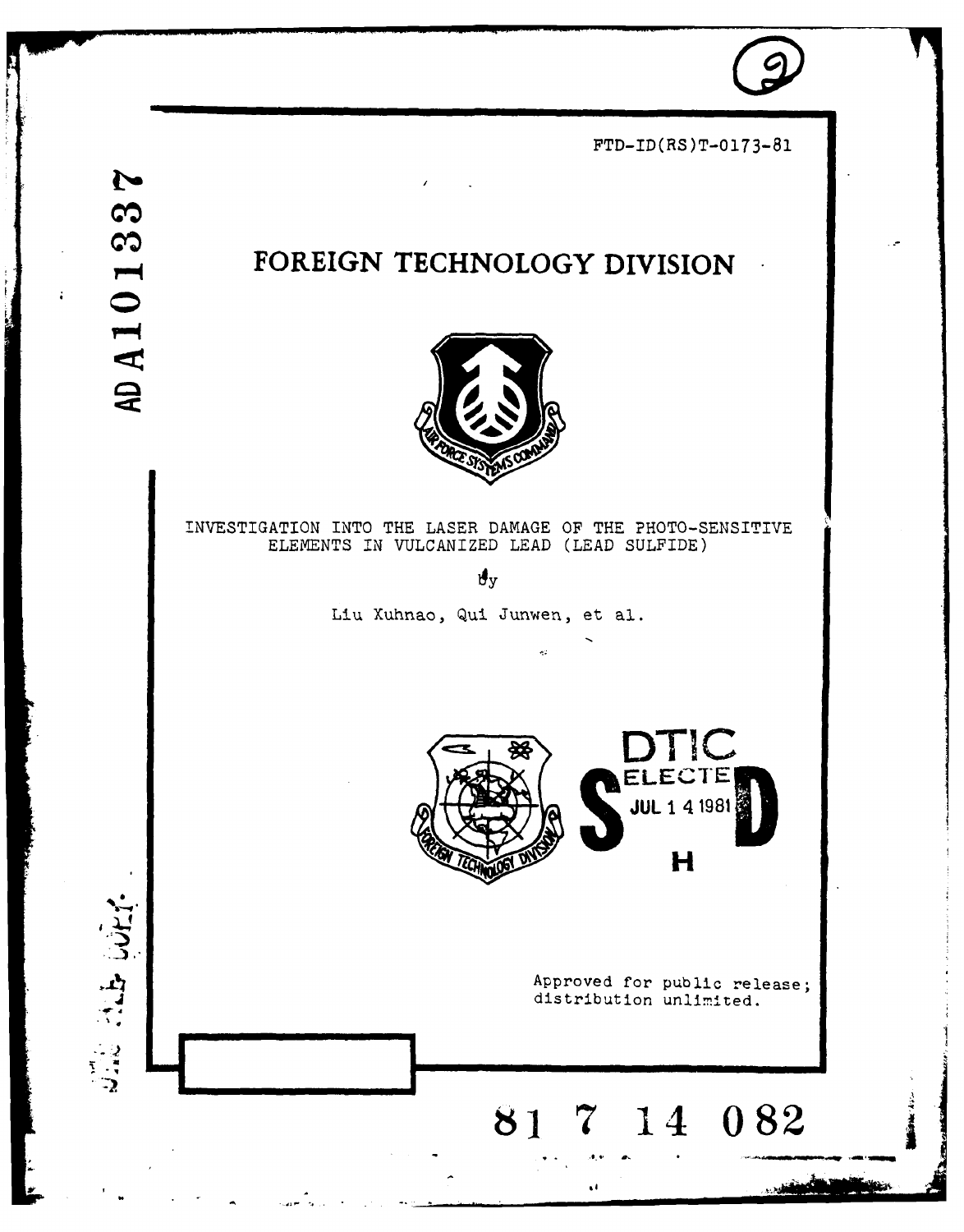FTD-ID(RS)T-0173-81

# **EDITED TRANSLATION**

| ITED TR/<br>ANSLATI                                                                                                  |  |
|----------------------------------------------------------------------------------------------------------------------|--|
| $FTD-ID(RS)T-\0173-81$<br>$15$ June                                                                                  |  |
| MICROFICHE NR:<br>FTD-C-81-00531                                                                                     |  |
| INVESTIGATION INTO THE LASER DAMAGE OF<br>THE<br>PHOTO-SENSITIVE ELEMENTS IN<br>LEAD<br>VULCANIZED<br>(LEAD SULFIDE) |  |
| Liu/Xuhnao, Qui/Junwen Jan/Yinhua Bai/Chanwen Hui/Linkai                                                             |  |
| 16922<br>English pages:                                                                                              |  |
| Source: / Shanghai Jijuang<br>$\overline{p}$ , 25–30                                                                 |  |
| $1 - 7 + 125 = 0$ , $1 - 7$ .<br>Country of origin: (China<br>SCITRAN<br>Translated by:<br>F33657-78-D-0619          |  |
| Requester: FTD/TQTD<br>Approved for public release; distribution<br>unlimited.                                       |  |

**THIS TRANSLATION IS A RENDITION OF THE ORIGI. HAL FOREIGN TEXT WITHOUT ANY ANALYTICAL OR EDITORIAL COMMENT. STATEMENTS OR THEORIES PREPARED BY: ADVOCATEDOR IMPLIED ARE THOSE OF THE SOURCE AND DO NOT NECESSARILY REFLECT THE POSITION TRANSLATION DIVISION OR OPINION OF THE FOREIGN TECHNOLOGY DI- FOREIGN TECHNOLOGY DIVISION VISION.** WE TERRIT TECHNOLOGY OF THE FOREIGN FECT.

**I ,**

 $\mathbf{C}$ 

FTD-ID(RS)T-0173-81 Date **15** Jun **19 81**

ł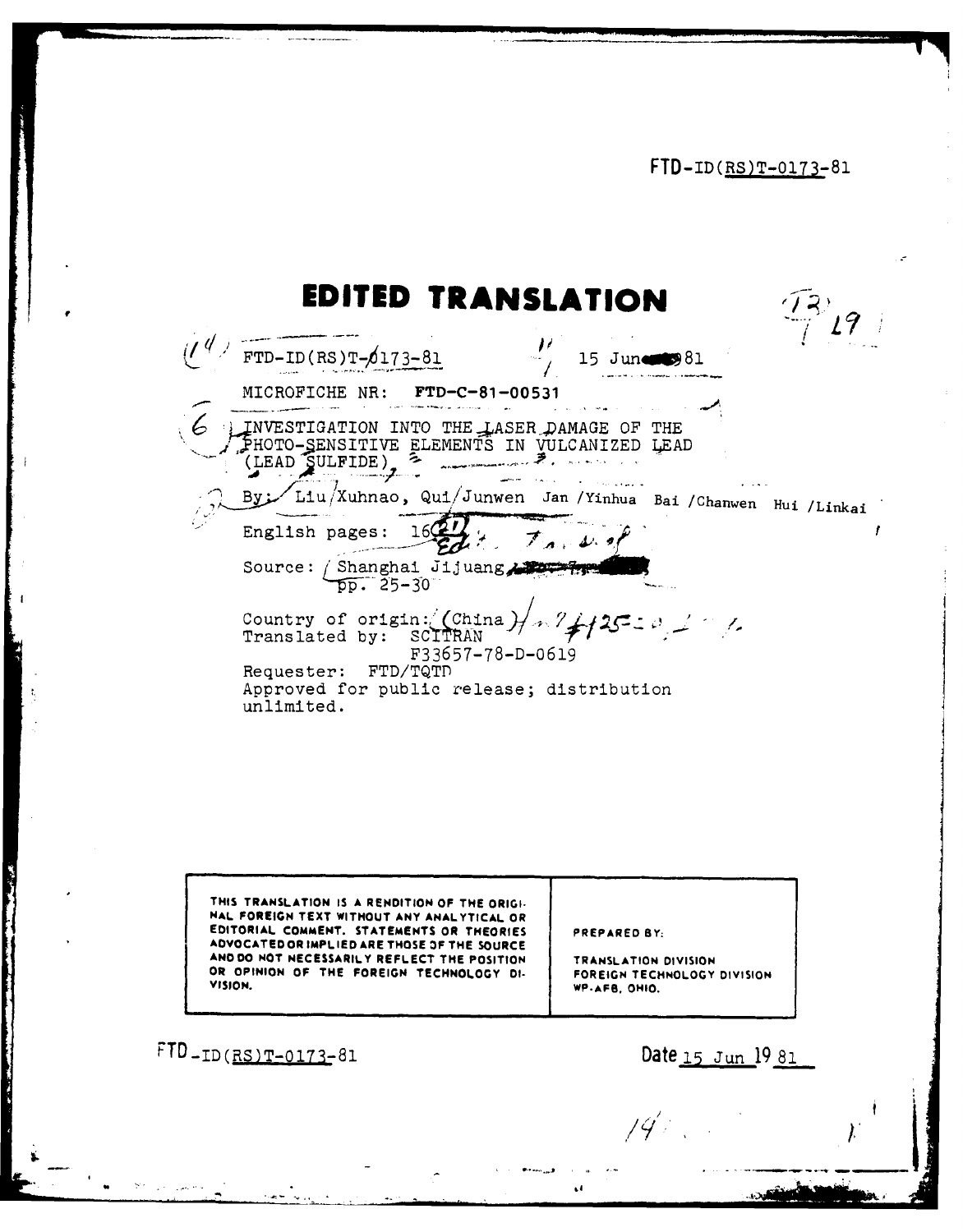Investigation into the Laser Damage of the Photo-Sensitive Elements in Vulcanized Lead (Lead Sulfide)

| Liu Xuhnao  | Hui Linkai  | Liu Yupu    |
|-------------|-------------|-------------|
| Qui Junwen  | Li Qun      | Fan Junping |
| Jan Yinhua  | Pu Baodan   | Wan Tziyin  |
| Bai Chanwen | Tan Baoshin | Zho Dingin  |

Translation of "hiuhwagen dunmin yuangen de diguan xunzhan yenjiu", source unknown, 25 - 30 pps.

| Accession For        |              |  |  |  |  |
|----------------------|--------------|--|--|--|--|
| NTIS GRA&I           |              |  |  |  |  |
| DTIC TAB             |              |  |  |  |  |
| Unannounced          |              |  |  |  |  |
| Justification        |              |  |  |  |  |
| By.<br>Distribution/ |              |  |  |  |  |
| Availability Codes   |              |  |  |  |  |
|                      | Avail and/or |  |  |  |  |
| つもさむ                 | Special      |  |  |  |  |
|                      |              |  |  |  |  |

 $\perp$ 

 $\mathbf{t}$ 

Ċ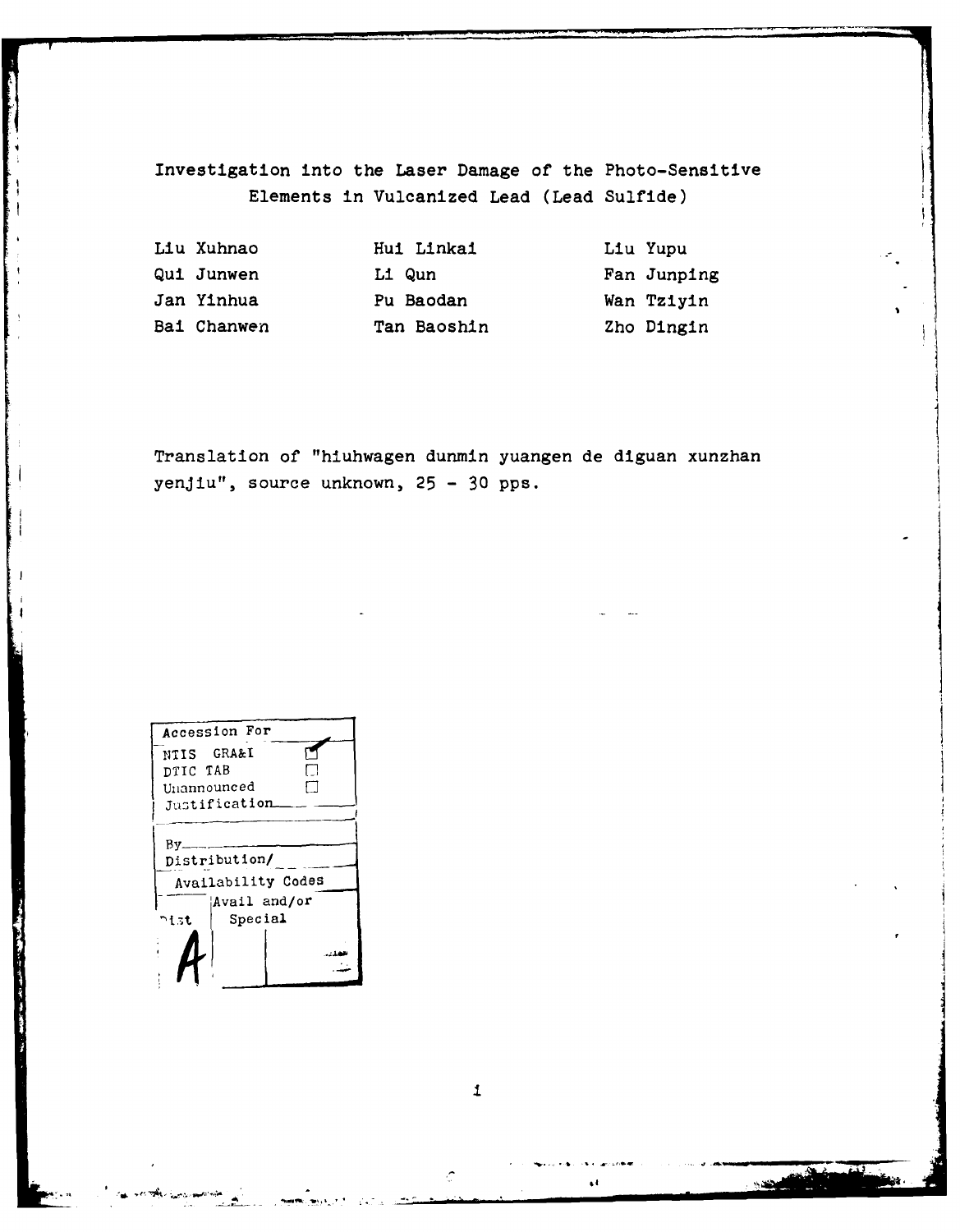#### ABSTRACT

This paper reports on the experimental results of laser damage of photosensitive detectors in vulcanized lead. We have studied the factors in the laser damage threshold and the threshold effect on the **PbS** photosensitive detectors. all have a wavelength of **1.06** microns, but their pulse widths and power densities vary **by** several orders of magnitude.

#### I. Introduction

There have been many studies performed on the interaction between lasers and various materials, especially metals **[1l.** In particular, a variety of analytical models have been proposed for damage handling **[3 -9].** However, there have been comparatively few studies performed for laser damage on semi-conductors and detectors. Only in the last few years have more systematic studies been made on these materials [10-15].

In order to understand the interaction between lasers and semiconductors, we have selected the photo-sensitive **PbS** detector for studying laser damage. First we observe **PbS** under an irradiation from **1.06** micron lasers with various pulse widths. The signal-to-noise ratio varies with the rules on light density. We observe its laser damage threshold, and compare it to that of metals, etc. The result of our experiments shows that the **PbS** damage threshold value is much lower than that of metals, and that our findings basically

 $\mathbf 1$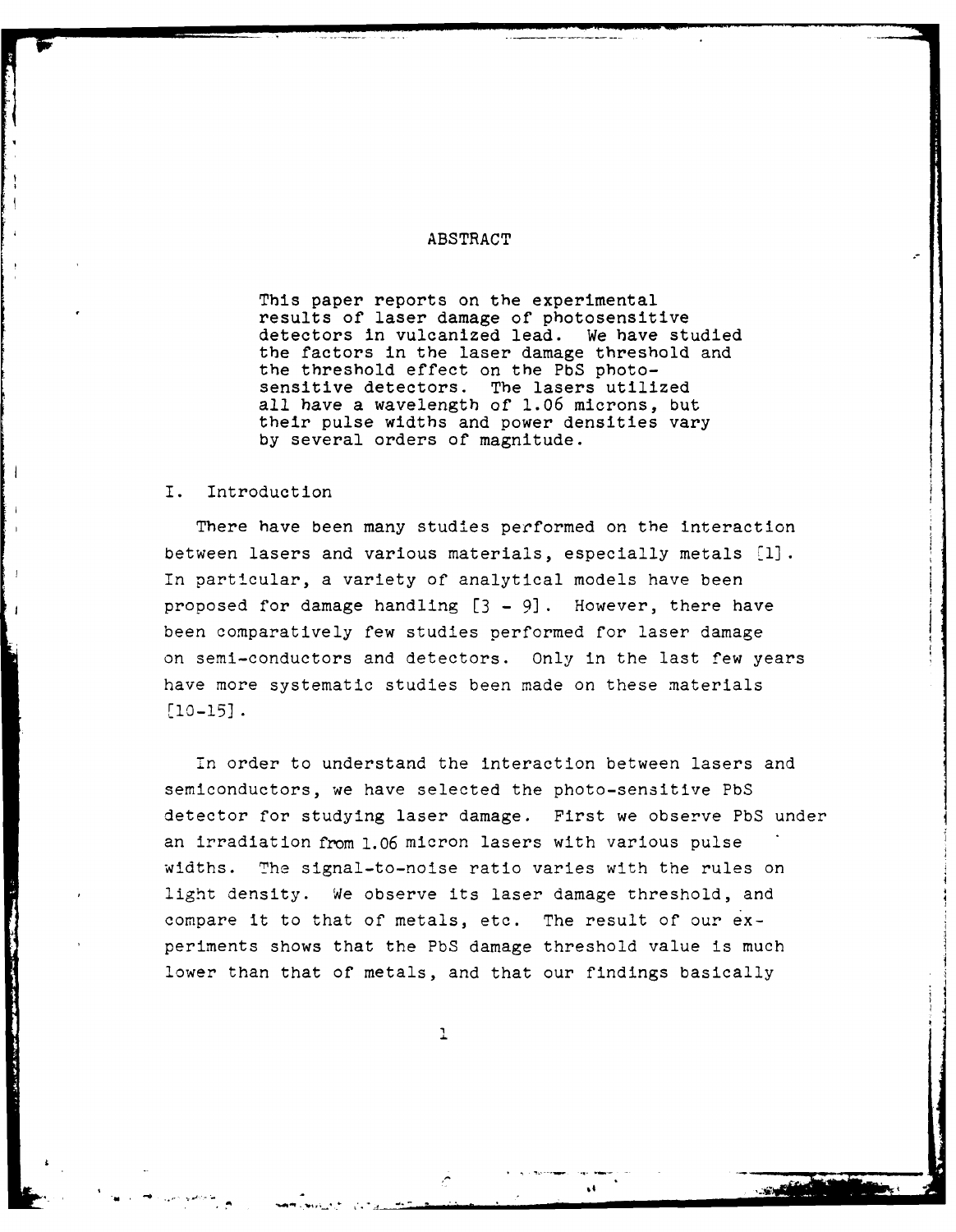coincide with those obtained **by** Kruer **[16].**

II. Requirements of the Experiment

We used a **1.06** micron solid laser device in the experiment on **PbS** photo-sensitive detectors and studied the related laser damage elements. We tried to obtain a laser pulse width with varying threshold of **8 - 10** orders of' magnitude (from tens of seconds to tens of nanoseconds). We selected separately several kinds of solid laser devices. We used the **YAG:Nd3+** laser device (with an attached time-synchronized turntable valve) to experiment on the damage, in time intervals from **1** to tens of seconds. We also used neodymium glass laser devices to obtain experimental data with 2 millisecond and 0.2 millisecond duration. We also used a photocurrent, Q-switched neodymium glass laser device to conduct damage experiments using a laser with a pulse width of **50** nanoseconds. The experimental arrangement is shown in Figure **1.**

In order to obtain the variation threshold on 10-12 orders of magnitude  $(10^{-4} - 10^{8} \text{ W/cm}^2)$ , we passed the laser irradiation energy density and power density of the **PbS** in a semiconductor, photosensitive detector through an increment/ decrement light filter (to pass through some pre-selected, varying focal length of the lens, and the distance between the **PbS** element and the lens). This was done to vary the laser pulse width and the output energy in order to achieve the above threshold.

In order to calculate accurately the irradiation energy density of the **PbS** detectors, we set a standard for the energy-measuring instrument before the experiment, and we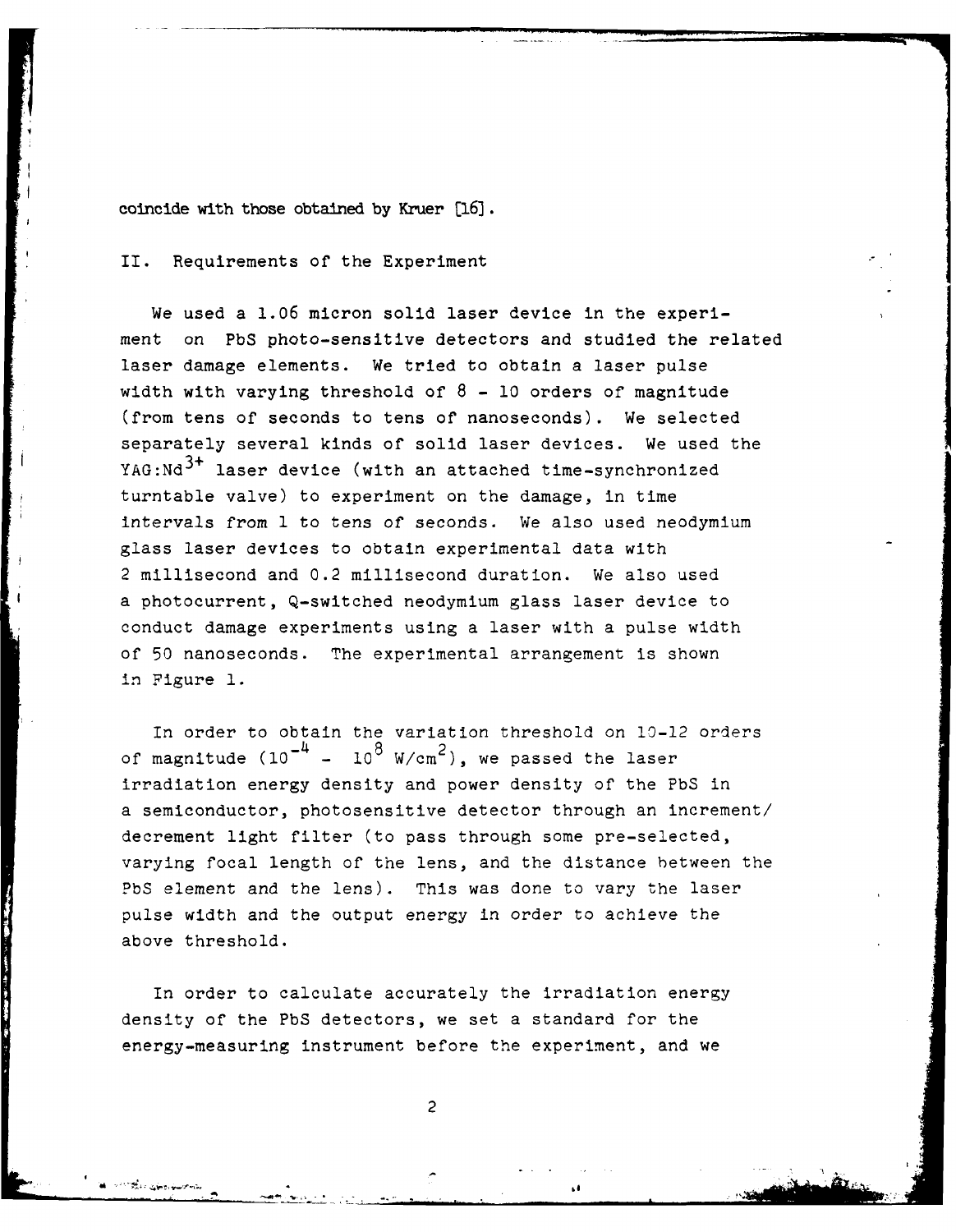measured the dimensions of the light bands. In every experiment we measured the output energy with care, and we used a gas laser to fix the position of irradiation on the detector.

We used a PbS photosensitive detector of differing structures to conduct the damage experiments. We also at the same time used semiconductor or germanium segments, and ZnS with coated semiconductor germanium membrane to undergo laser damage experiments.

The kinds of PbS detectors used in the experiments have the following structures:

(1) PbS photosensitive surface (the optical segment) receives direct laser illumination. There are two kinds of optical segments of this type: one with combined ammonia treatment, and one that has undergone high temperature treatment. The structure is shown in Figure 2.

(2) The PbS photosensitive receiving detector has a quartz window (for passing through the light). The quartz window (sliding cover) is tightly bonded to the photosensitive surface of the PbS. This is shown in Figure 3.

(3) Its structure is basically the same as (2). However, the windows are quartz or germanium, and there is a fixed gap from the PbS photosensitive surface.

(4) The window is a PbS photosensitive detector in the doped germanium lens, as shown in Figure 4.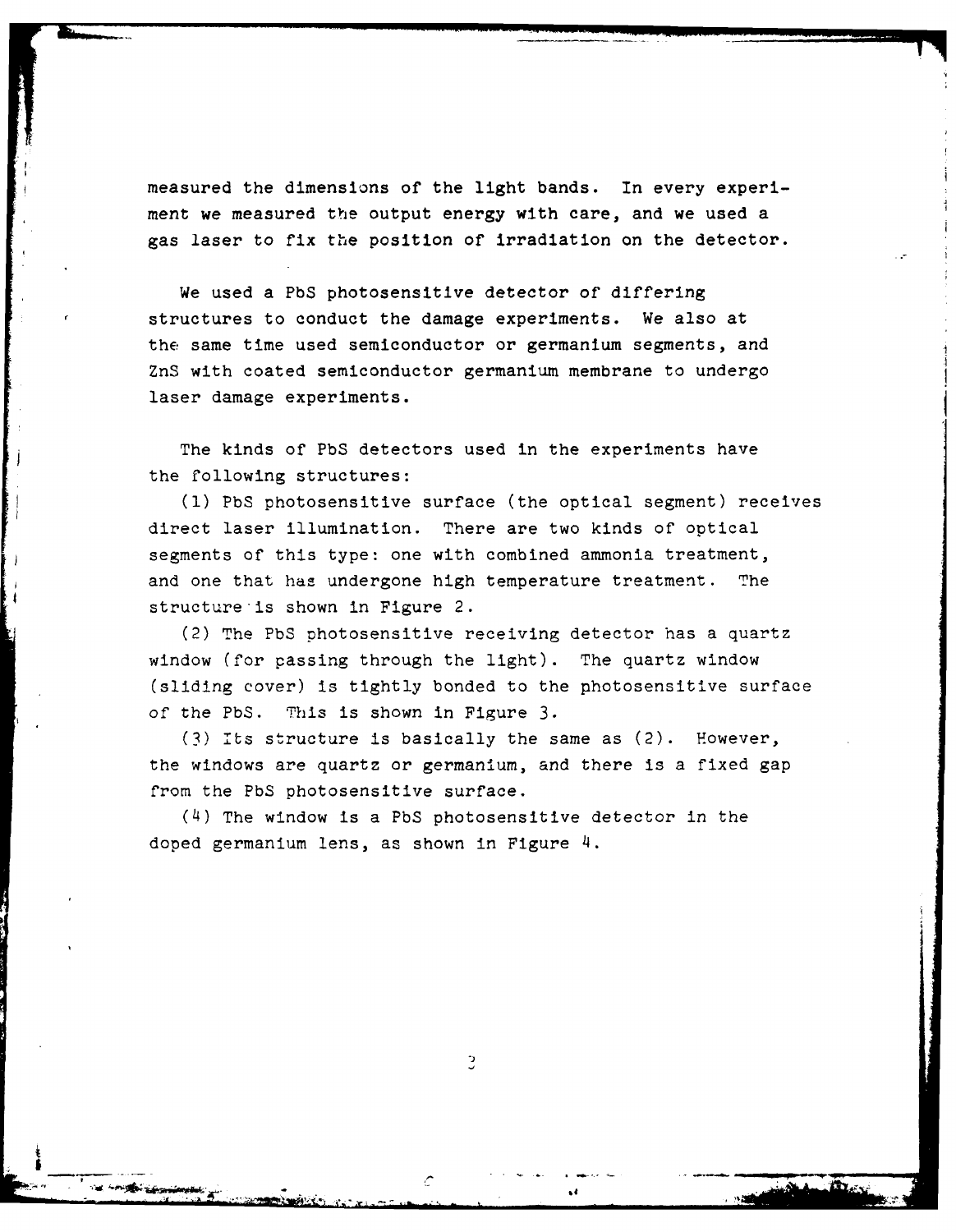

Figure 1. A. The set up for experiment of damage on PbS element<br>by 1.06 micron laser device. B. 1 - oscillator, 2 - amplifier/ magnifier, 3 - beam-splitter plate, 4 - light filter, 5 - lens,<br>6 - PbS detector, 7 - carbon tank, 8 - black body stove.<br>C. valve, D. energy monitor, E. attenuator, F. lens, G. PbS detector, H. black body stove, I. bias circuit, J. magnifier/<br>amplifier, K. microvolt meter, L. millivoltmeter, M. oscillometer,  $N-R-2m$ , (a) - (a) Nd: YAG continuous laser device, (b) - (b) 2 millisecond Nd glass laser device, (c) - (c) 200 micro Nd glass laser device, (d) (d) 50 nanosecond Nd laser device.



P. Figure 2. PbS detector diagram, Q. window; R. PbS photosensitive surface, S. support rack.

Ц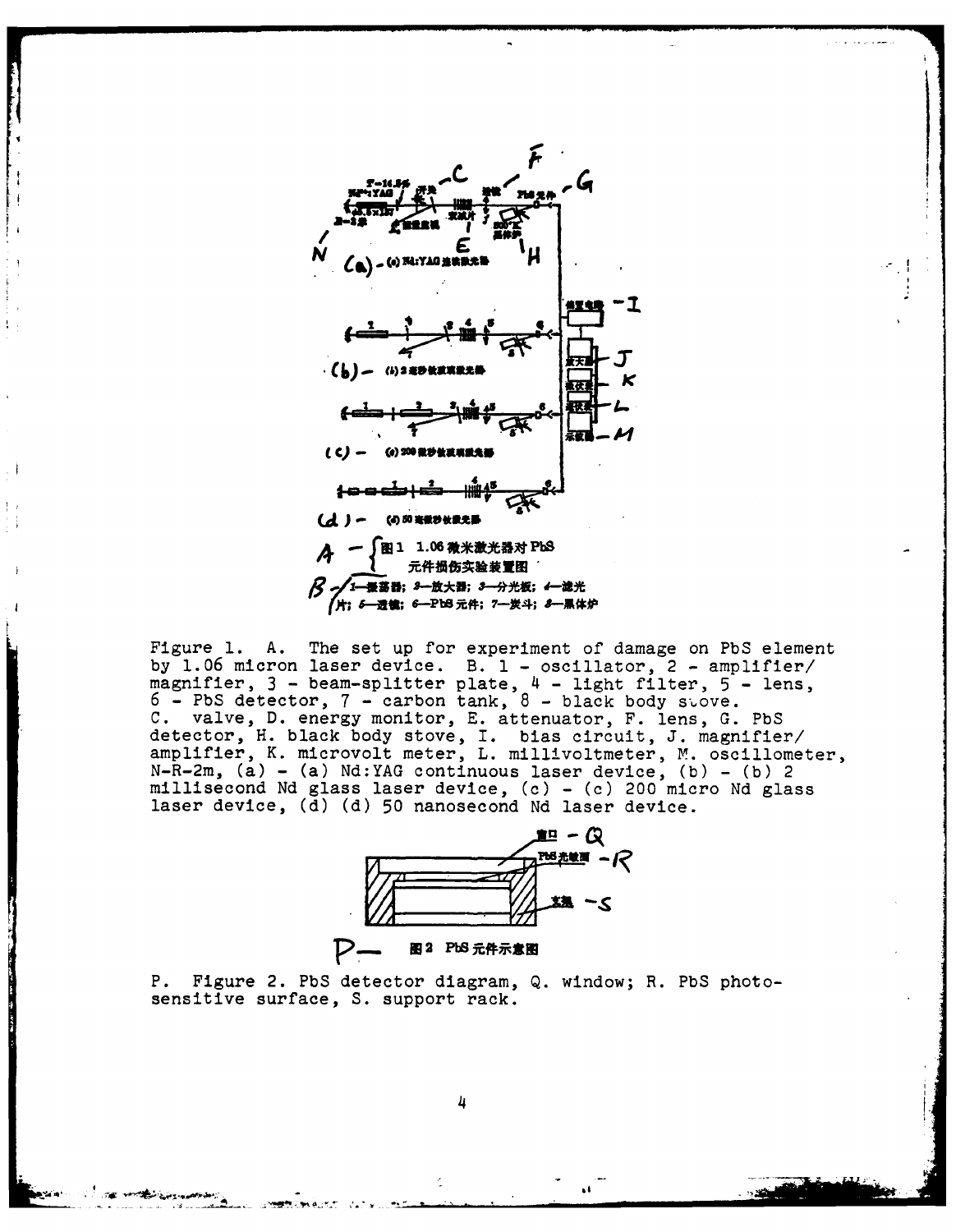

T. Figure 3. Diagram of PbS detector with quartz slip cover; V. **PbS** photo-sensitive surface, U. quartz slip cover; W. support rack



**Y**-图4 Ge浸没透镜 PbS 元件示意图

X. Figure 4. Diagram of PbS Ge-immersed lens, Y. Ge-doped lens. Z. PbS photo-sensitive surface, AA - support rack

III. Results of the experiments and their analyses

1. The effect of laser irradiation on the performance of the PbS photo-sensitive detectors.

During the laser irradiation experiments, for short pulsewidth laser ( T **<** 2 milliseconds), we measured the PbS signal-to-noise ratio  $V_s/V_n$  ( $V_s$  being signal and  $V_n$  being noise) before and after irradiation and the changes in resistance R. For experiments with laser of long pulsewidth not only we can measure the change in performance of PbS before and after radiation, but also the change of V<sub>s</sub> during the radiation process. The results of the measurements have been summarized as iurves between signal-to-noise ratio and the radiation

5

s bi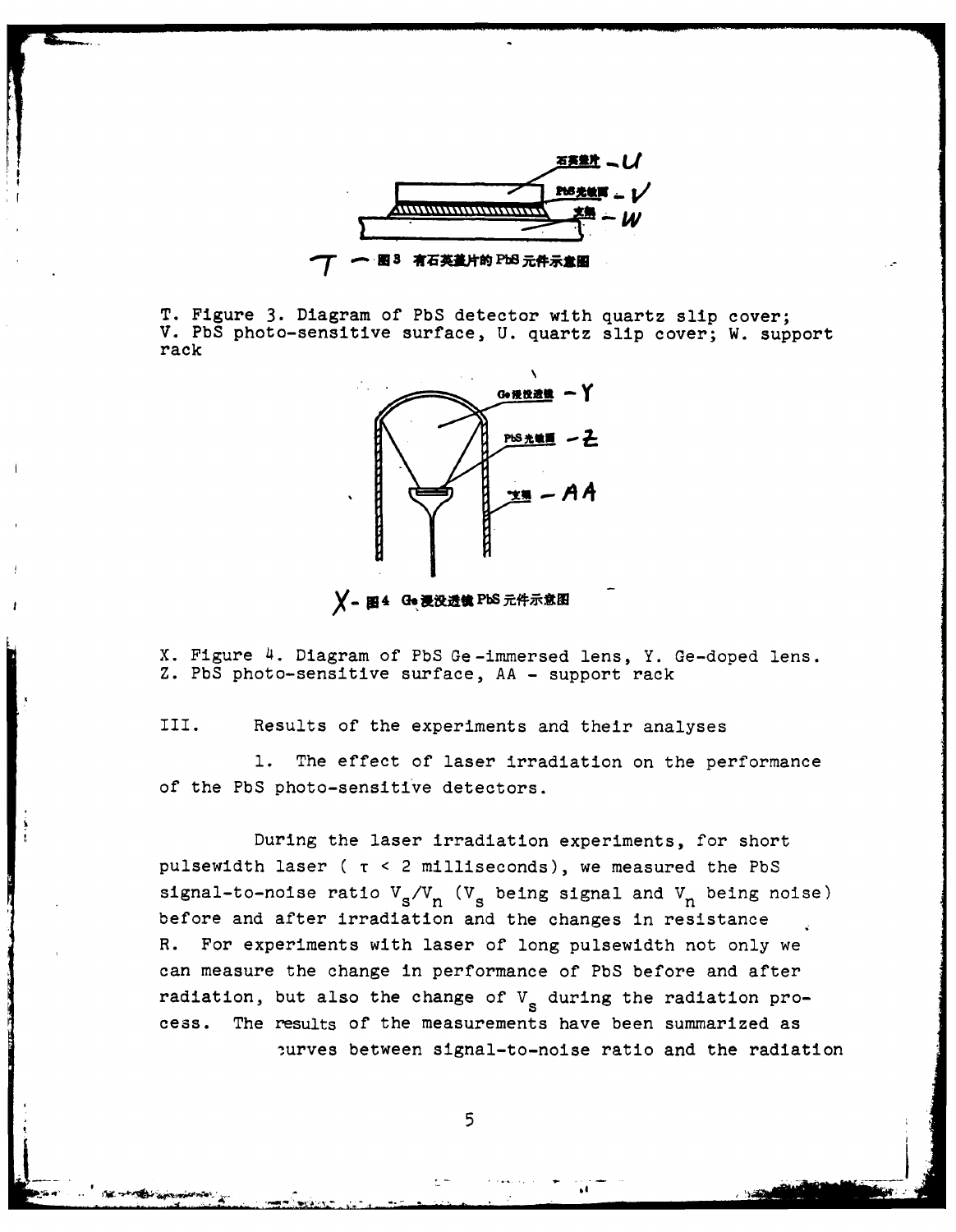energy density, in Figure 5, and curves between resistance and radiation energy density, as in Figure 6.



Figure 5. **1.** Figure 5 PbS detector V /V **E** curve, 2. E (Joule/cm2 ), 3. wavelength = 1.06 micfon; pulsewidth **=** 50 nanoseconds;  $E_0 \sim 4.5 \times 10^{-2}$  joule/cm<sup>2</sup>;  $E_s \sim 4 \times 10^{-1}$  joule/cm<sup>2</sup>.

**6**

٤ł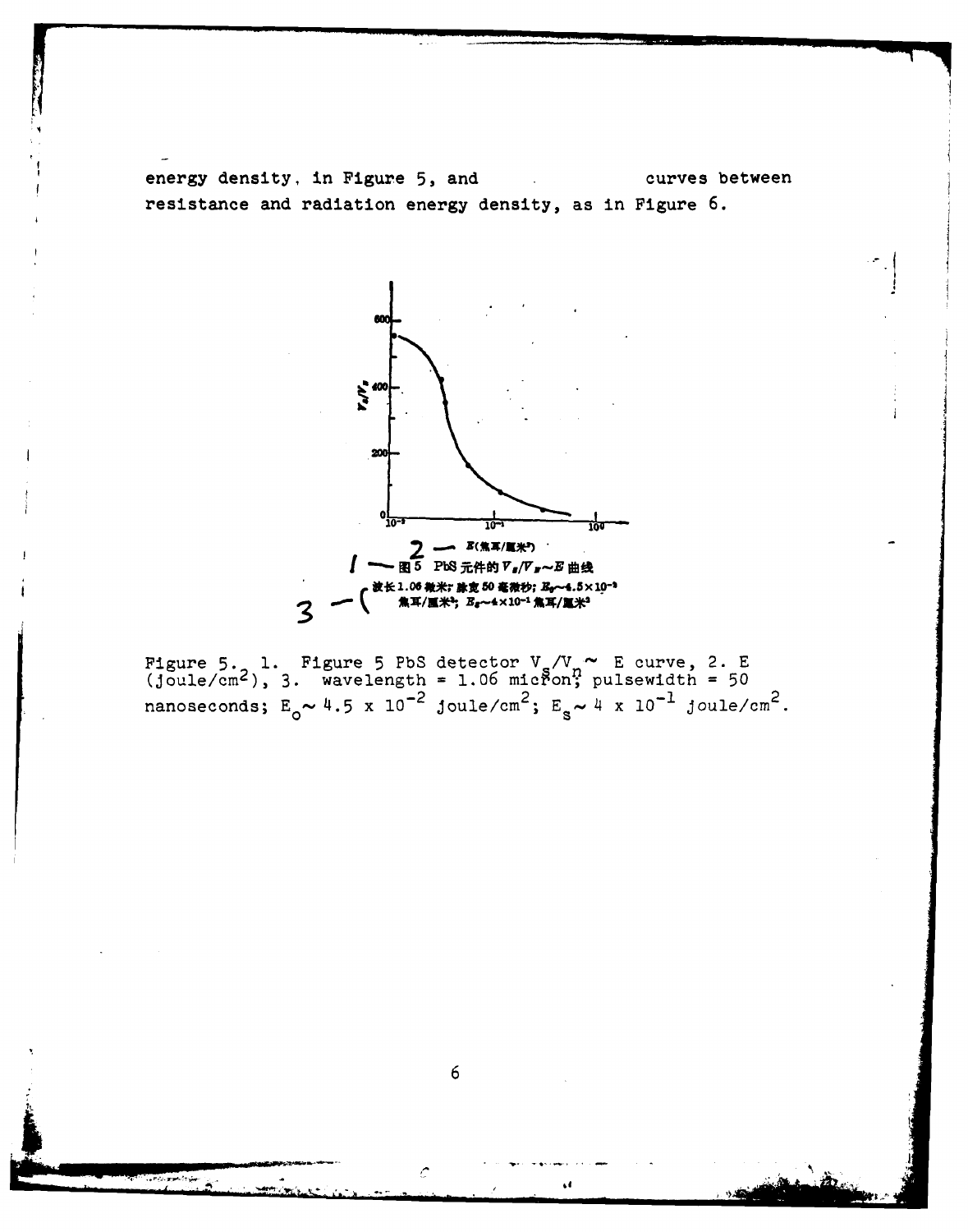

Figure 6. 4. Figure 6 PbS detector R~E curve (typical example, 5. Wavelength - 1.06 micron, pulse width= 2 nanoseconds, 6. E (joule/cm<sup>2</sup>), 7. R(K  $\Omega$ ).

From analyses on the aforementioned curve with respect to signalto-noise ratio  $(V_s/V_n)$ , the relationship between resistance  $(R)$ and laser irradiation energy density (E), and the corresponding surface damage situations, we can draw the following three conclusions:

(1) As E increases, changes in  $V_s/V_n$  and R vary from moderately slow to rapid changes. In the region of changes, V<sub>s</sub>/V<sub>n</sub> begins with a moderately slow change(the typical procession is a slow decrease, but for some other elements the curve will slowly rise and then fall), then pass through a stage before a quick fall. In this process, there are two clear characteristics. One of them is that at a certain time interval after the laser irradiation,  $V_g/V_n$  will increase to a higher value. The other characteristic is that the surface of the element will not show observable damage (even under a 40x microscope). We may conclude that decrease in  $V_s/V_n$  is a temporary deterioration. Its material composition, structure, and (electric) conductivity have not undergone any basic changes. Clearly, the above two characteristics are related. As for the corresponding  $R \sim E$ 

7

**ia**

.- - **,** . . ... \_ **\_** *.* . '. **".:**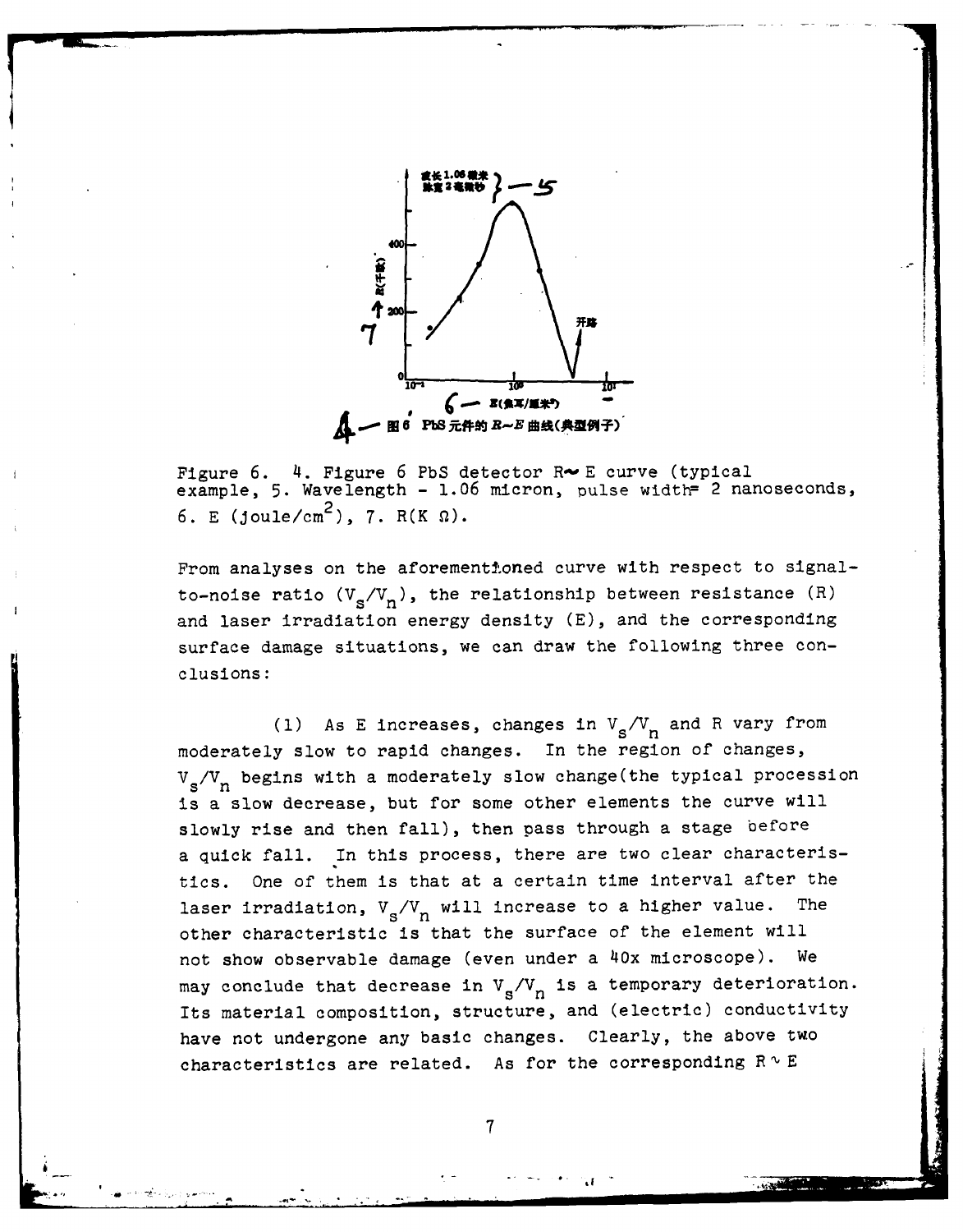curve in this region, as **E** increases, R will first change slowly, then it will rapidly rise.

(2) When **E** continues to have small changes in quantity,  $V_s/V_n$  falls rapidly. After irradiation is ended, even after some time lapse the value of  $V_s/V_n$  cannot return to any higher value. At this time, the surface of the detector will have begun to show flight damage. In this region, when we decrease  $V_s/V_n$  to 50% of the initial value of the energy density, we have this value,  $E_0$ , the onset damage threshold value. Actually, under this condition, we say that the detector is damaged. As for the corresponding R- **E** curve in this region, when R reaches its maximum value, its corresponding **E** value is basically that of E<sub>0</sub>. Since the detector surface has begun showing damage, and its performance characteristics cannot recover, this clearly shows that the detector's material composition has begun to change, and the damage has become permanent. We assess the situation **by** analytically computing the temperature (about **6000C)** that can be achieved **by** the surface of the element at the time the onset damage threshold value is reached; the **PbS** material is not yet damaged because the temperature is still lower than the melting and vaporizing temperature (respectively at 111J40C and **12810C).** Note that in the sensitization of the **PbS** manufacturing process it is possible that some oxide and halide compounds of **Pb** are introduced, thereby lowering the melting temperature. For example PbO<sub>2</sub>,  $Pb_2O_3$ , and  $Pb_3O_4$  have the respective melting temperatures of 290 0c, **370'C** and **500 0C.** We can deduce from this, that with the damage onset threshold value of  $E_{0}$ , after the material has undergone laser irradiation, the apparent damage on the surface of **PbS** and the change in performance characteristics may be caused **by** the heat dissociation **by** one or many lead oxides.

(3) As the value of E continues to rise,  $V_s/V_n$  falls to the minimum value. We decrease  $V_s/V_n$  to 1% of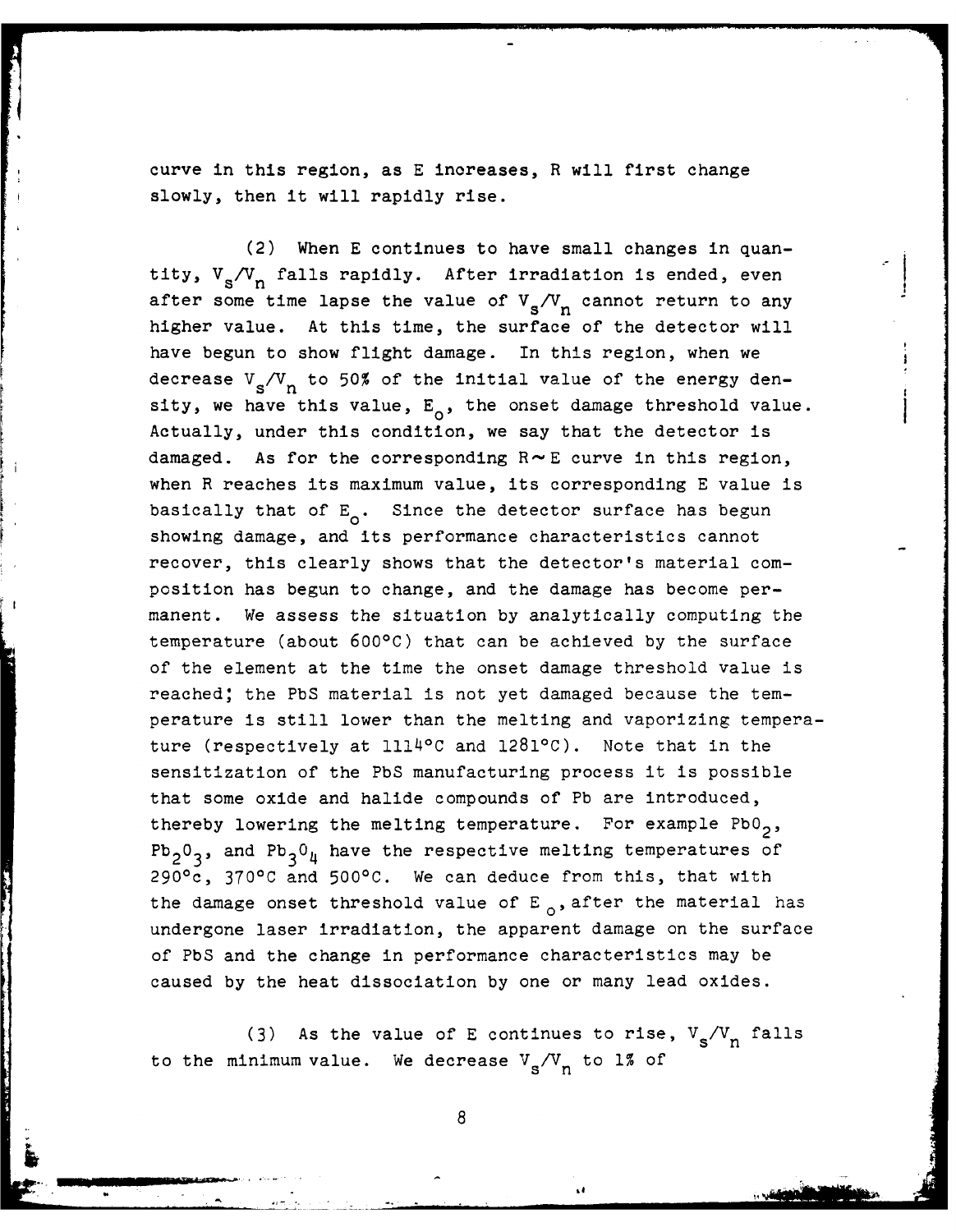the initial value or to the value of **E** when the absolute value approaches **1,** this is regarded as the critical damage threshold value E<sub>s</sub>. Under this condition most of the PbS material will be lost through vaporization (this applies to the situation where the **PbS** optical segment is being irradiated **by** short pulse laser). As for the **R--E** curve, when **E** is increased more, R will quickly fall to a very small value (corresponding to **E ).** Now if **E** is further increased, the value of R will suddenly increase to infinity, leading to the open circuit, as shown in Figure **6.** When R falls to a very small value (near the short circuit path), i.e., as the conductivity rapidly increases, this is possible in the **PbS** gas, some of the **PbS** will revert to metal. At this time we may observe, under a microscope, thin layers of glittering metal granules. As R reaches points of infinity, an open circuit path is formed, usually the following three phenomena appear: **(1)** the **PbS** on the detector will completely vaporize, leaving behind only quartz substrates and electrodes; (2) quartz substrate in pieces, or **(3)** severed electrode (welding) pads or severed electrodes.

Synthesizing the above analyses we may see that: under laser irradiation with continuously increasing energy density the **PbS** detector will degenerate from excellent material to a thoroughly damaged one, beginning with surface damage. Also, during this process, the characteristics of the **PbS** detector undergo some very complex changes in both quantity and quality, resulting from a multitude of processes.

2. The effect of laser pulsewidth on the damage threshold of **PbS.**

We will first describe the damage threshold values  $E_{\alpha}$ and E<sub>s</sub> (their respective power density damage thresholds being  $P_{\alpha}$  and  $P_{\beta}$ ) determined by  $V_{\beta}/V_{\gamma} \sim E$  and  $R \sim E$  curves. We use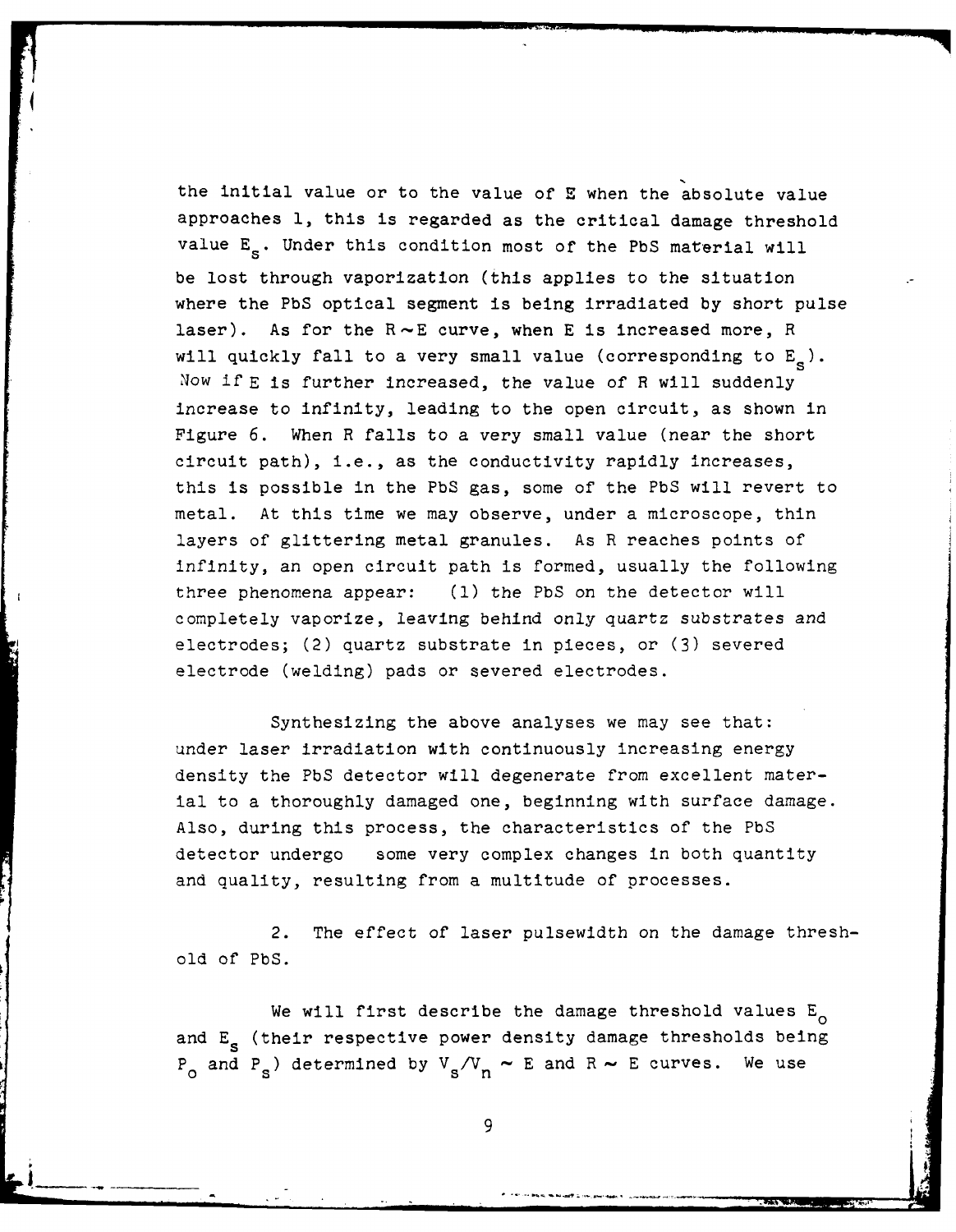different pulsewidths to draw the curves, i.e., to obtain energy damage threshold values (or power density damage threshold values) and the relational curves of the irradiating laser pulsewidth  $(E_0, E_s - \tau, P_0, P_s - \tau)$  as shown in Figure 7. In this region, as the pulsewidth undergoes change of **8** orders of' magnitude, the damage threshold values will change by 4 orders of magnitude. Looking at the entire curve, the damage threshold values E<sub>o</sub>, E<sub>s</sub> increase as τ does (P<sub>o</sub> and P<sub>s</sub> will decrease as τ increases). In the region of short pulsewidths, the change in **Es** is slower. In the continuous long pulsewidth region, **E0** and **T** have a linear relationship.



Figure **7. 1.** Figure **7.** The relationship between the damage threshold values of the PbS detector and the duration of laser irradiation, 2.  $P_0E_0$  - the respective onset damage power density and energy density, 3.  $P_s$ ,  $E_s$  - the respective severe decomposition power density and energy density, 4. **E** (joule/cm2), 5. P  $(w/cm^2)$ , 6.  $\tau$  (seconds).

For the damage handling of PbS under laser irradiation, it is generally of the nature of dealing with effect of heat. Therefore, in the case of PbS optical segments we may use a thermal model of "uniform irradiating semi-infinite solids,"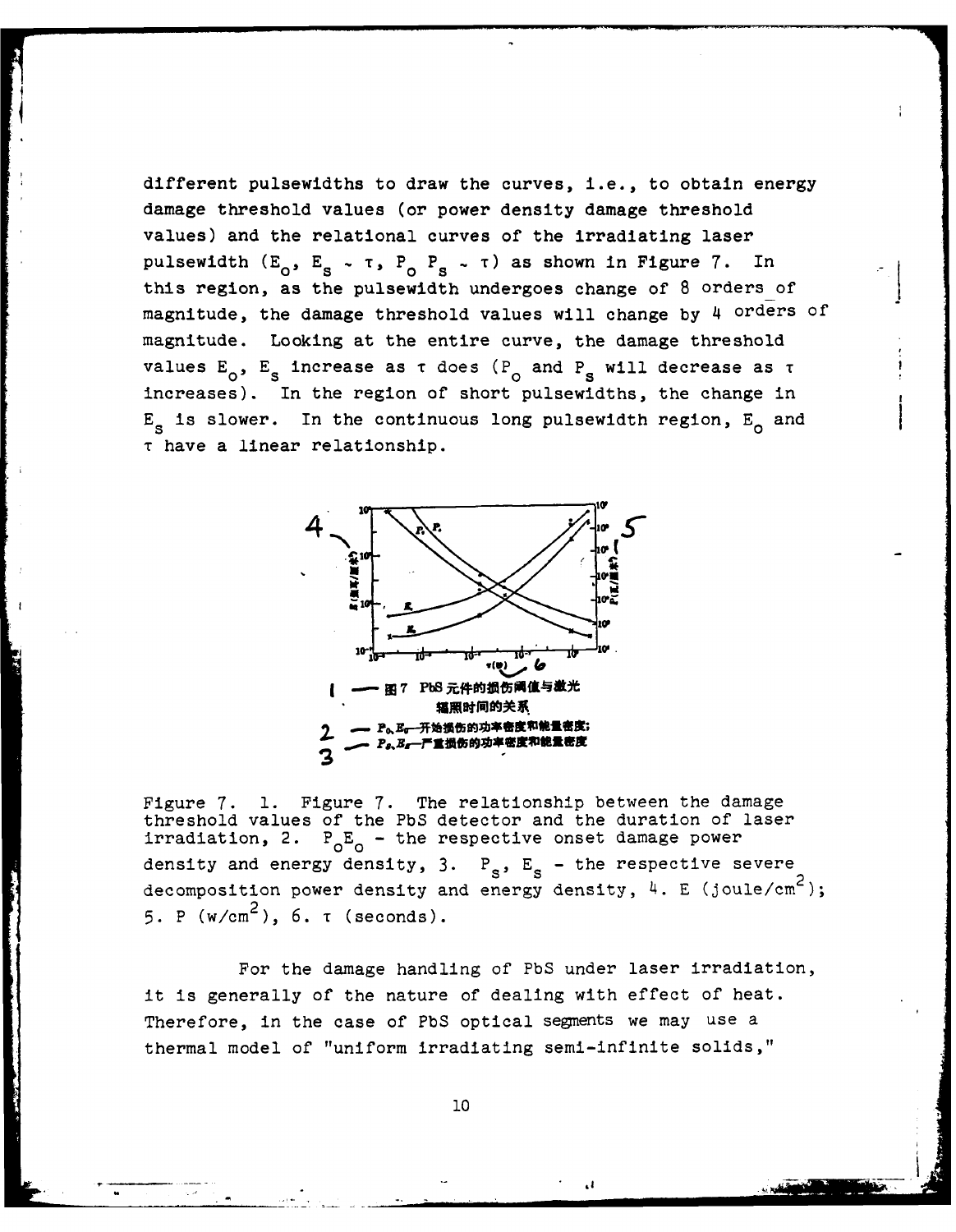and for the PbS detector with slip cover, we use model of "thin absorption layer sandwiched between two uniform irradiating plates." However, with lasers of different pulsewidth and different energy density, the changes in the characteristics of PbS detector with different structures and the mode of damage are rather complex. PbS has strong absorption ability for the 1.06 micron laser (the absorptivity is 2 x  $10^4 \text{cm}^{-1}$ ), and it has comparatively higher spectral sensitivity. Therefore, under the 1.06 micron laser irradiation PbS produces photocurrent, and its output signal is-directly proportional to the irradiation intensity, i.e.,  $V_{\bullet}$ ∝*nh*, While observing the change in V<sub>s</sub> of the PbS detector undergoing irradiation by lasers of long pulsewidth, we find that there exist a signal with its  $V_{\rm g}$ value being scores of times the irradiation of a black body. Clearly, this is the irradiation signal of a 1.06 micron laser. It is caused by the direct transition of PbS absorbing photons of the 1.06 micron laser, thereby producing a large quantity of carrier rheotons [Translator's Note: I am at loss to translate this term:  $\overrightarrow{H}$ : Apparently this is purely the author's own, original, invention. It could very well been translated as carrier stray particle or carrier fluid particle, any of these will be appropriate in Chinese]. Furthermore, through the indirect transition (with corresponding  $10^{-3}$  ev) and due to the induced PbS temperature rise, a large quantity of acoustic particles. [Translator's Note: This again appears to be the author's own invented term]. Under the uniform irradiation of lasers with long pulsewidth , the heat in PbS has sufficient time to conduct its (heat) energy to quartz substrate (the thermal conductivity of PbS and molten quartz are respectively 0.024 and 0.014 w/cmK and the heating time constant of PbS thin film is approximately in the range of micro-to-milliseconds). This reaches the frame holding the detector and, it then irradiates to influence the existing damage caused by the convection energy. Therefore, the longer the pulsewidth (of laser used),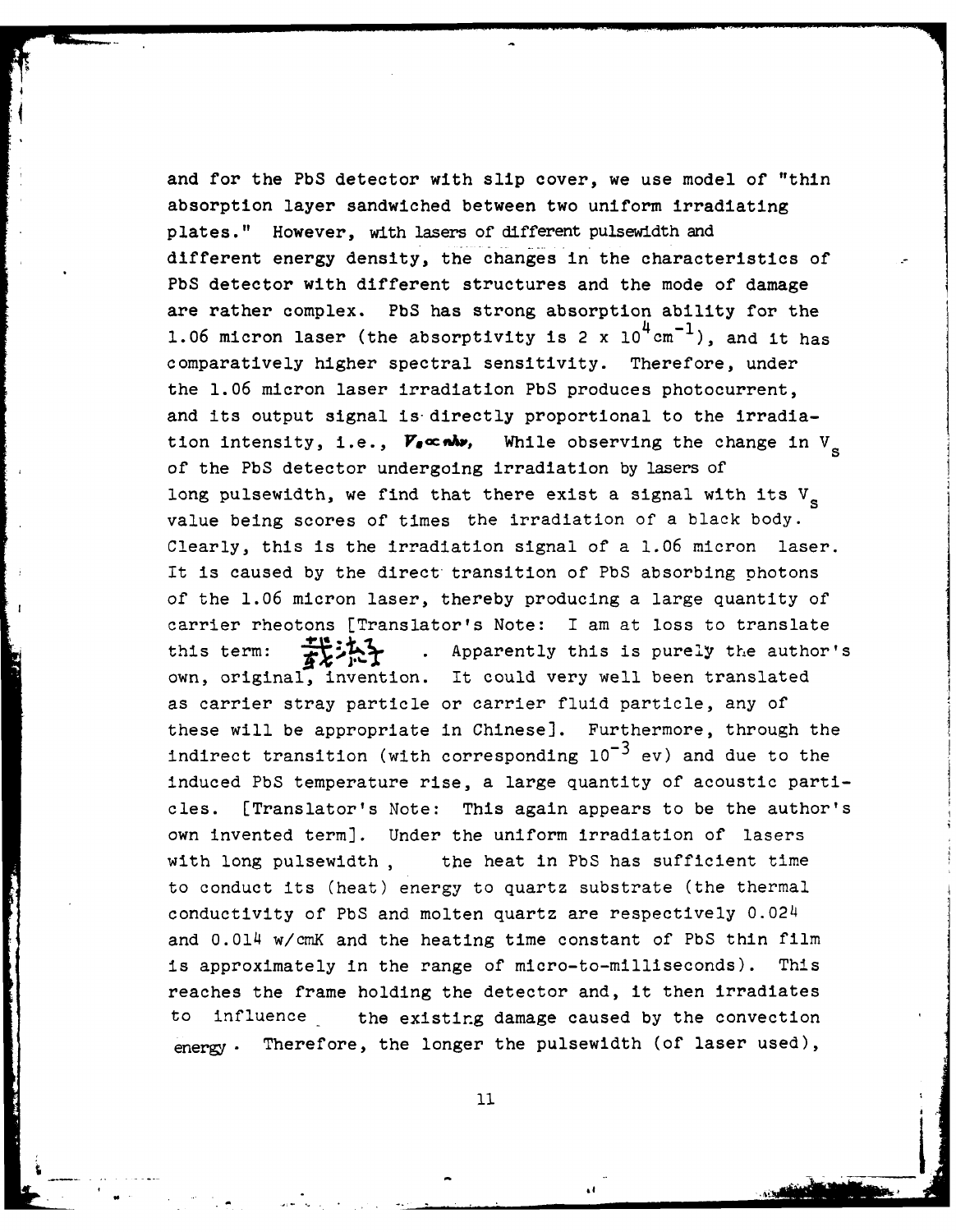the higher will be the damage threshold. Under this situation, we may attribute the following as principal cause of damage; material decomposition through heat, thereby severing the welded component of the electrode, which causes melting of PbS material and partial vaporization. For lasers of short pulsewidth, the damage caused by heat conduction, etc. is negligible. With lower energy density  $(E \leq E_0)$ , the damage is apparently done by melting, decomposition, and partial vaporization. We can observe, under microscope, molten material in the melting pit or in the vapor. When the irradiation energy density reaches the severe decomposition threshold  $(E \ge E_{\rm s})$ , PbS will Drimarily or completely vaporize. As for lasers of medium pulsewidth, the extent of material damage will be somewhere between that of the long and short pulsewidths.

3. The structure of PbS and the effect of experimental conditions on the damage threshold.

(1) The PbS detector with quartz window

Since the 1.06 micron laser has a permeability on molten quartz, then its damage threshold value does not differ basically from the windowless PbS detector. As for the PbS treated with high temperature as well as PbS manufactured with ammonia, the laser damage threshold values show significant differences.

(2) The PbS detector with quartz cover

The damage threshold value of PbS with this kind of structure is slightly lower than the windowless PbS. Even when its irradiation energy density reaches the severe decomposition threshold value E<sub>s</sub> its surface will still not show observable, clear damage. Even at this time some vaporization may take place, but due to its being bonded tightly by quartz slip cover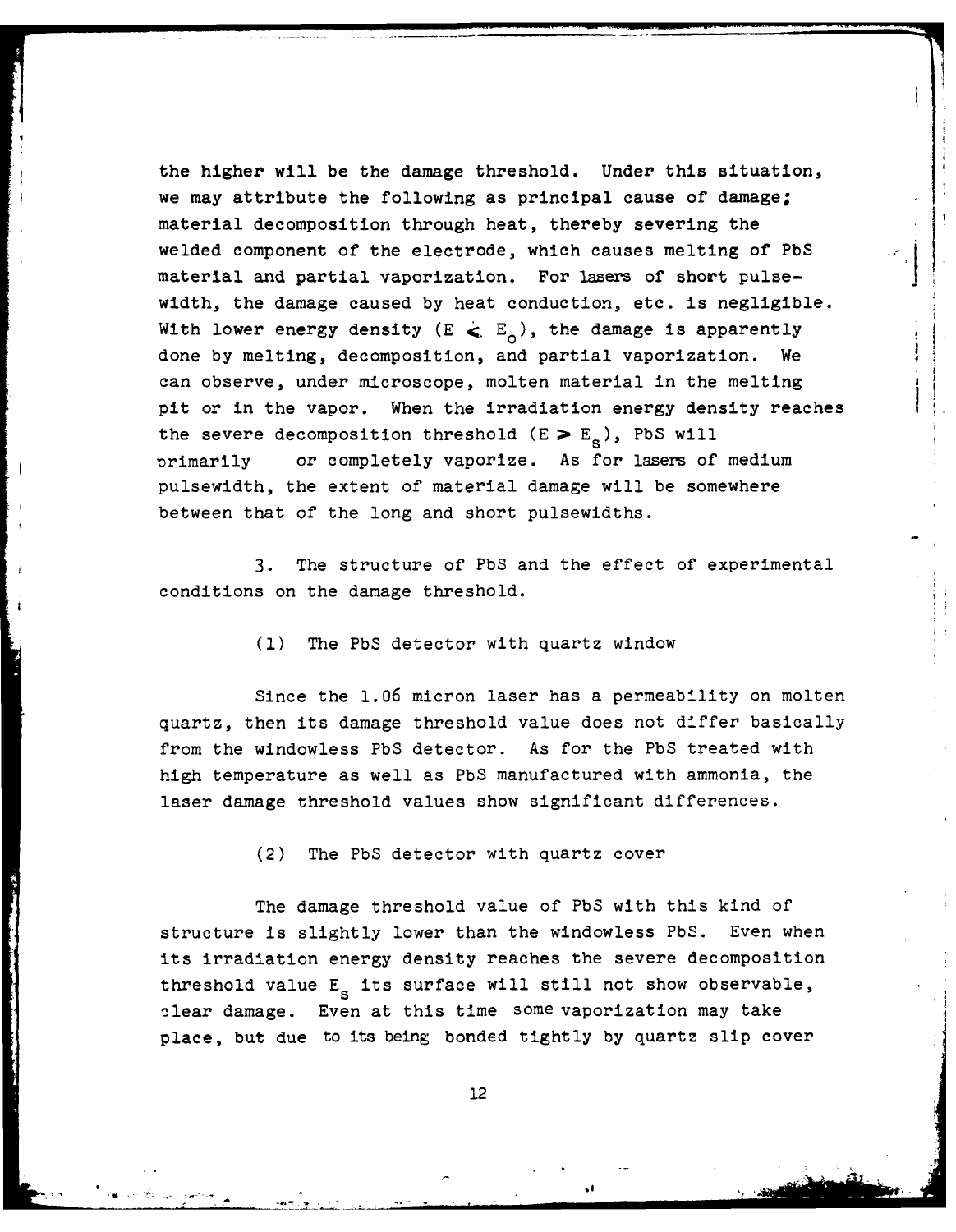and with condensation, the vaporized material will Just solidify again. If we further raise the irradiation energy density, then, finally, the **PbS** material will be conpletely along the edges of the bonding material. A PbS detector with this kind of structure has a threshold value four to five times higher than the aforementioned material, for complete vaporization.

(3) PbS detector with immersed Ge lens and PbS with Ge window.

For continuous pulse (laser), the damage threshold value of PbS detector with doped lens is ten times higher than that of PbS detectors with quartz slip cover. The PbS detector with Ge window has a damage threshold value 40 times higher than that of PbS detectors with quartz slip cover. During the irradiation process (time = 30 seconds) we always discovered that the V<sub>s</sub> signal rapidly increased by scores of times, this being similar to the  $V<sub>s</sub>$  rise induced by the direct irradiation by a 1.06 micron laser. At this time, the PbS damage is mainly caused by the material on Ge lens and on Ge window having been irradiated by the laser; this induced higher temperatures resulting in heat conduction and heat radiation, and this caused rising temperatures in PbS adhesion and solder. When the irradiation energy density is lower, it causes V<sub>g</sub> to fall, and if E is then raised, it will finally cause the decomposition of adhesive material and solder; the solder joint is loosened and an open circuit results If we replace the Ge window with a piece of Ge, and set it apart from the photosensitive surface of PbS, then even when the irradiation energy density reaches 4 to 5 times higher than that which caused an open circuit in the PbS element of a Ge lens, evidence of severe damage will still fail to appear.

For lasers with short pulses, the onset damage threshold value of PbS detector with Ge lens and Ge window is **10** to 30

I, *4*

**13**

**- .** . . . **•**

**... . . . . -\_ "**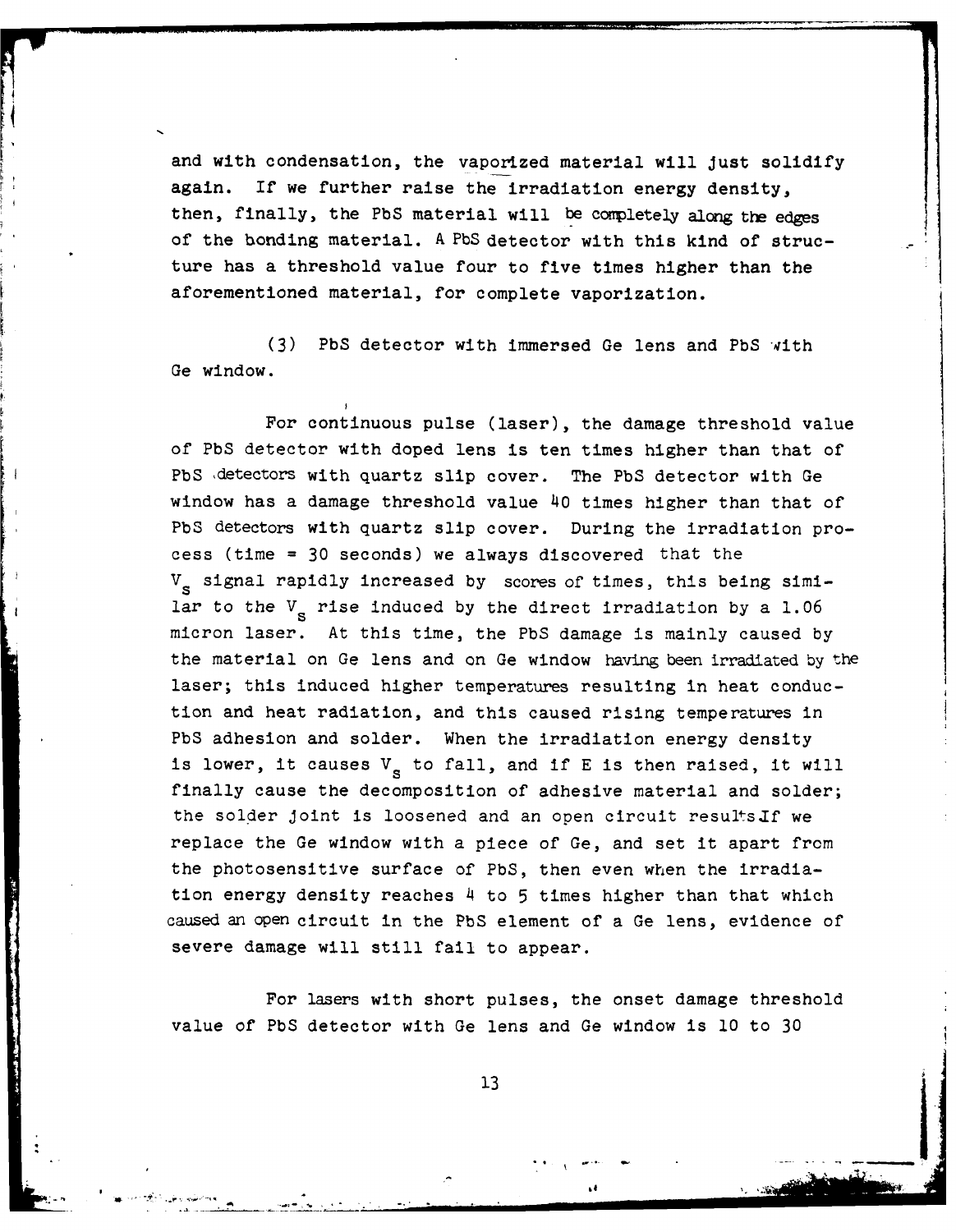times higher than that with quartz slip covers. Furthermore, for PbS elements with Ge window, the irradiation energy density can even reach 160 joule/cm<sup>2</sup>; it will still not reach the stage of severe decomposition. Similar to the condition of long pulse with Ge elementsand PbS being separated, at this time the fall of V<sub>s</sub>, of the PbS signals, is usually caused by the lowered permeability of the blackbody radiation; this is induced by damage (crack lines, concavity, etc.) on the Ge surface material while under laser irradiation. Whether we have long or short pulse irradiation, the damage threshold value of PbS elements with Ge lens will always be lower than that with Ge window. This is probably due to the condensed coking of the Ge lens heat radiation and further direct heating on PbS.

(4) Effect of partial vaporization of the PbS material on the performance properties and damage threshold value.

We use a laser bundle of 2 mm diameter to irradiate a  $6 \times 6 \text{ mm}^2$  PbS photo-sensitive surface and vaporization will not cause severe decomposition of PbS detector. It is not related to either the effect on the properties of the element or the position of damage on the photo-sensitive surface, but it is related to the total damage area and the sequence of irradiation. After the first irradiation,  $3.22$  mm<sup>2</sup> of the photo-sensitive material is vaporized; at this time  $V_s$  falls by 50%. This shows that 10% of the photo-sensitive area suffered damage and vaproization! therefore the damage on the detector has begun (i.e., E<sub>0</sub> is reached).  $V_s$  continues to fall after the second and third irradiations. The stage of severe decomposition is reached after the fourth irradiation.

If the element is pressed while the laser is irradiating, the damage threshold value is about  $30%$  when it is not.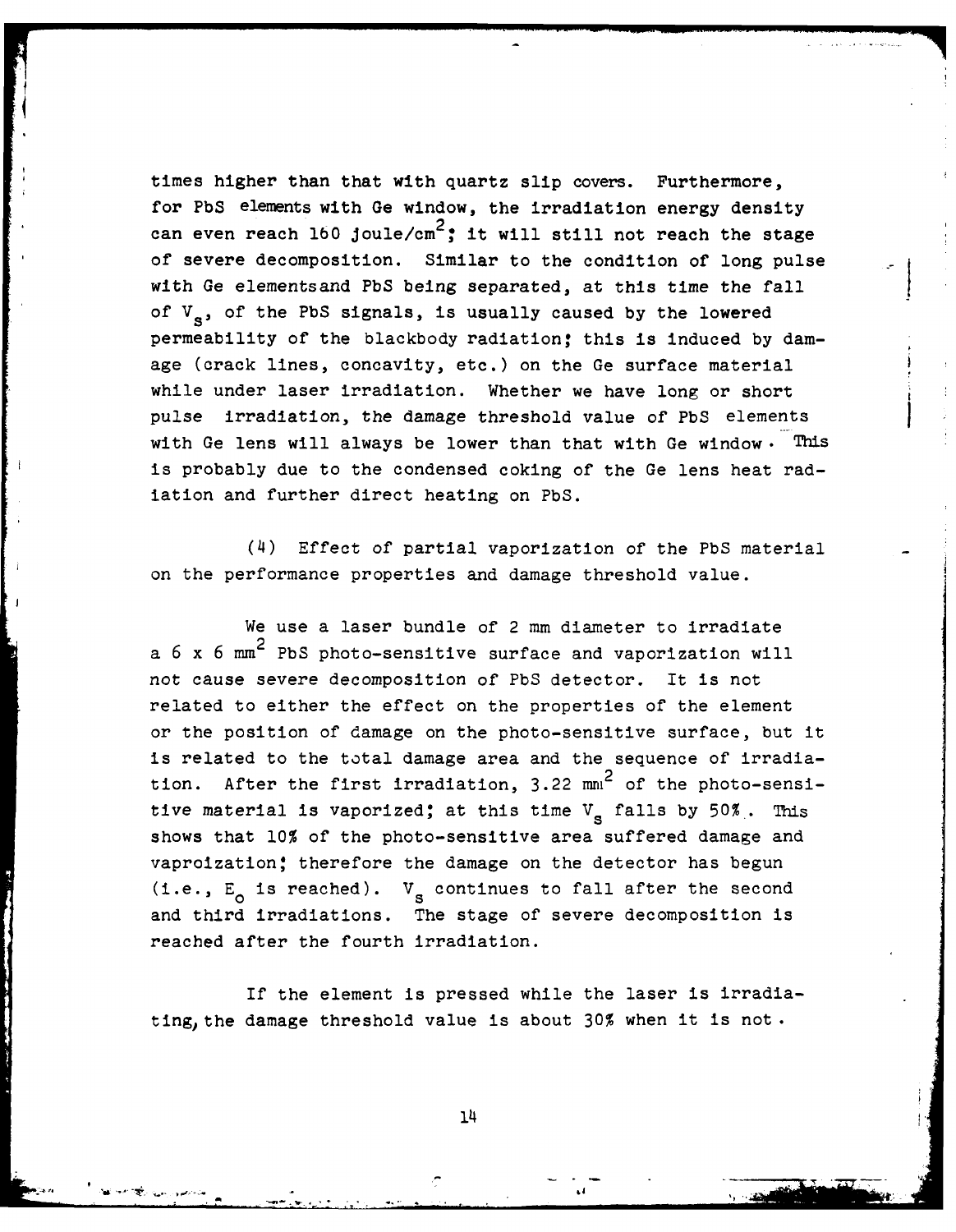4. The laser damage threshold value of a Ge segment and a Ge segment with a film of ZnS.

Different laser pulse widths have significantly differing damage threshold values on Ge and the Ge with  $Z_nS$  film on its surface. Under a continuous laser irradiation of 18 watts for 1 to 50 seconds, the surface of Ge shows almost no damage. Only when the irradiation energy density is greater than 2 x  $10<sup>4</sup>$ joule/cm<sup>2</sup> we find some shallow trace of damage in the  $z_n$ S film. For short pulse lasers, at 2 milliseconds of irradiation the damage threshold value is **5** joule/mm2 for ZnS film, and 20 joule/ mm<sup>2</sup> for Ge (its surface shows molten groves and hairline cracks. For irradiation of 50 nanoseconds,  $Z_nS$  film has damage threshold values of  $0.4$  joule/mm<sup>2</sup>, and for Ge, 80 joule/mm<sup>2</sup>).

#### IV. Conclusions

The study of the reaction between laser and semiconductor material has just begun. We have selected PbS for our study, i.e., to investigate the damage threshold value of PbS under irradiation of a 1.06 micorn laser. This value varies according to the pulsewidth of the irradiating laser:  $E_{\alpha}$  and  $E_{\alpha}$  increase as  $\tau$  increases; when  $\tau$  is longer, they increase linearly. For PbS of different structure, the threshold value of the laser damage will be different. For the different PbS detectors that we have selected, their threshold values can differ by 30 to 40 times. The difference in the amount of partial vaporization of the PbS detector will influence the properties of the elements as well as the values of damage thresholds.

Consider Ge, which is used for windows in the PbS detector, and  $Z_nS$  film with respect to their thresholds of laser damage; we find through observation, clear evidence of dependence between damage threshold and pulsewidth.

Whether we have PbS of different structures or the material with Ge windows, their laser damage thresholds are much